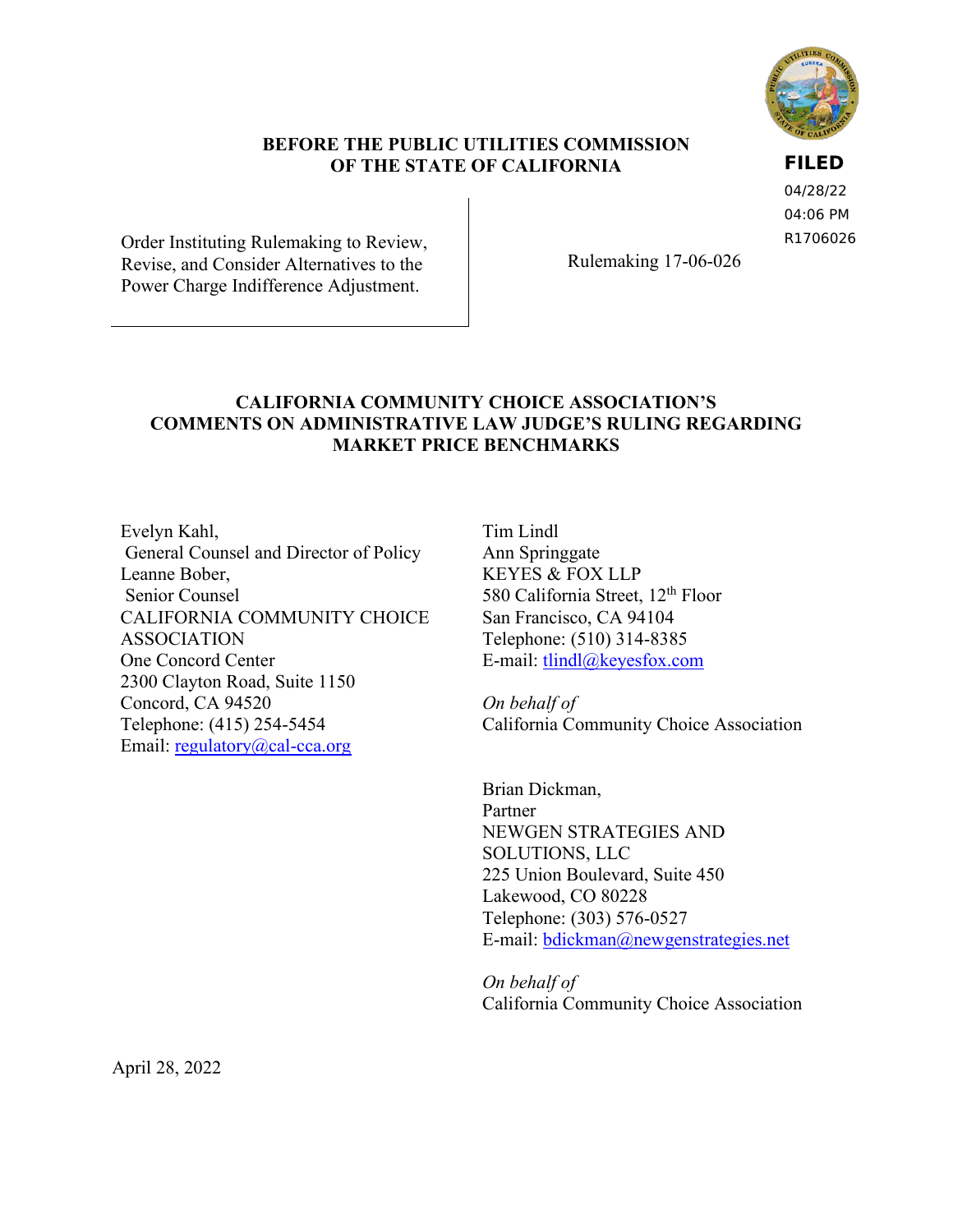# **TABLE OF CONTENTS**

| I.   |                 |                                                                                                            |  |
|------|-----------------|------------------------------------------------------------------------------------------------------------|--|
| II.  |                 | THE COMMISSION SHOULD ADOPT THE STAFF PLAN TO EXCLUDE<br>VOLUNTARY ALLOCATIONS FROM THE CALCULATION OF THE |  |
|      | A.              |                                                                                                            |  |
|      | <b>B.</b>       | Voluntary Allocations Should Not Impact the Market Price                                                   |  |
|      | $\mathcal{C}$ . | The Commission Should Monitor the Impact of Excluding the                                                  |  |
| III. |                 |                                                                                                            |  |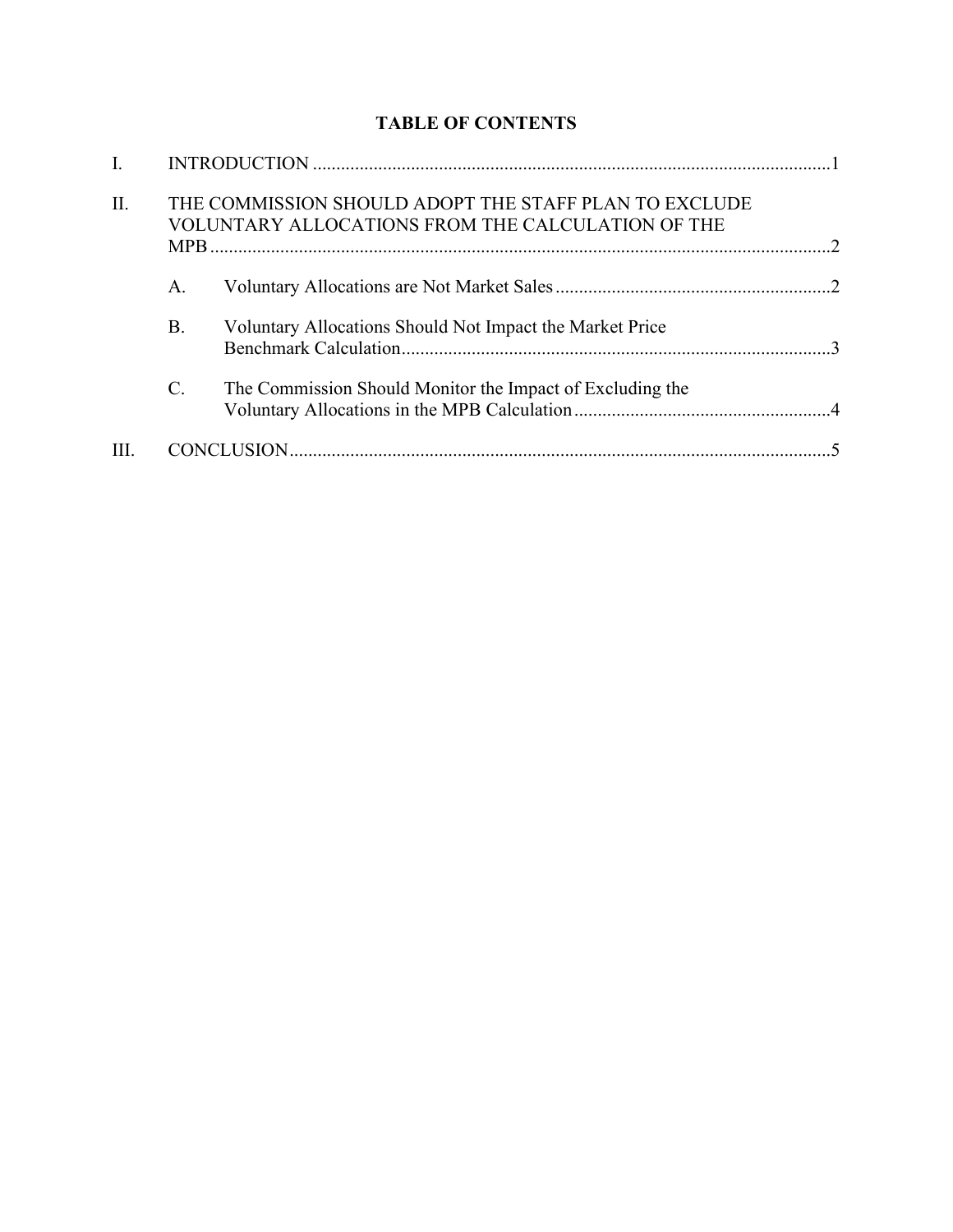# **TABLE OF AUTHORITIES**

## Page

#### **California Public Utilities Commission Decisions**

# **California Public Utilities Commision Proceedings**

| R.17-06-026 |  |
|-------------|--|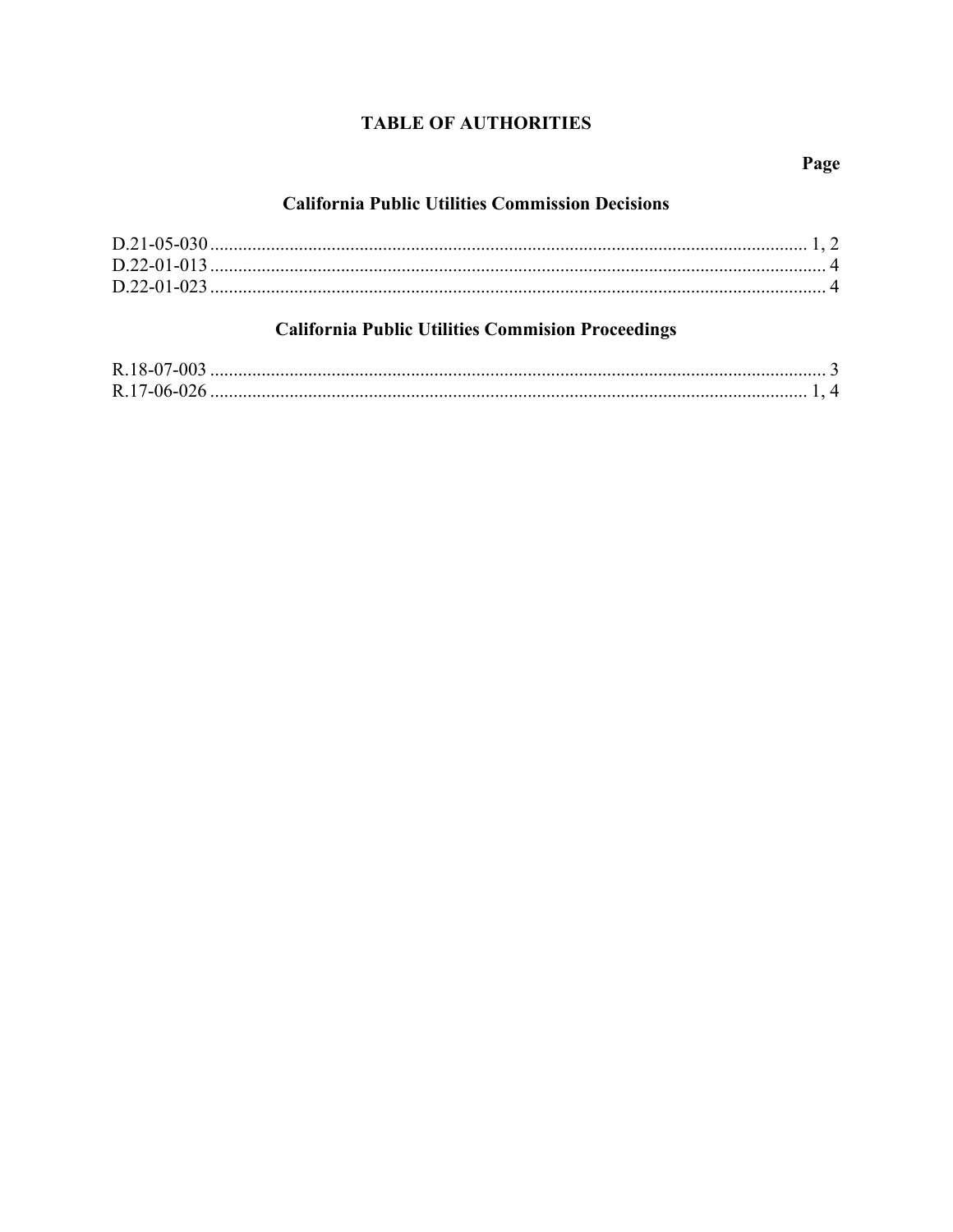## **SUMMARY OF RECOMMENDATIONS**

- $\checkmark$  The Commission should adopt Energy Division Staff's Plan to exclude the Renewables Portfolio Standard (RPS) Voluntary Allocations when calculating the RPS Market Price Benchmark (MPB).
- $\checkmark$  The Commission should monitor the liquidity of the bi-lateral RPS market to ensure a stable RPS MPB.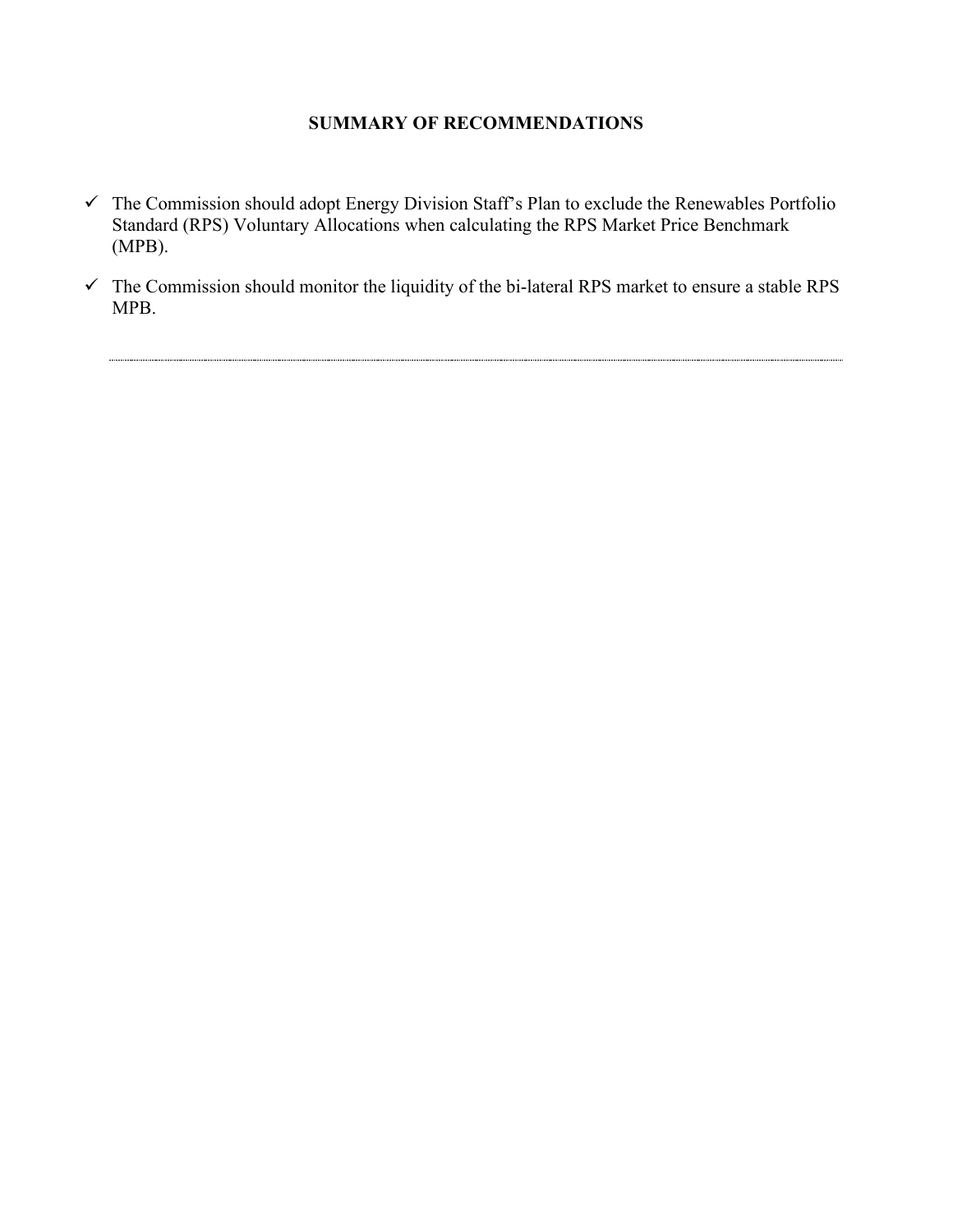#### **BEFORE THE PUBLIC UTILITIES COMMISSION OF THE STATE OF CALIFORNIA**

Order Instituting Rulemaking to Review, Revise, and Consider Alternatives to the Power Charge Indifference Adjustment.

Rulemaking 17-06-026

#### **CALIFORNIA COMMUNITY CHOICE ASSOCIATION'S COMMENTS ON ADMINISTRATIVE LAW JUDGE'S RULING REGARDING MARKET PRICE BENCHMARKS**

The California Community Choice Association<sup>[1](#page-4-1)</sup> (CalCCA) submits these Comments in

response to the *Administrative Law Judge's Ruling Regarding Market Price Benchmarks*

(Ruling), issued April 18, 2022.

#### <span id="page-4-0"></span>**I. INTRODUCTION**

The Ruling requests comments on the *Energy Division Staff Implementation Plan to* 

*Address Renewable Portfolio Standard Voluntary Allocation Transactions in Market Price* 

Benchmark Calculations (Staff Plan).<sup>[2](#page-4-2)</sup> Decision (D.) 21-05-030 establishes the Voluntary

Allocation and Market Offer (VAMO) process for renewables portfolio standard (RPS)

resources.<sup>[3](#page-4-3)</sup> Through the Voluntary Allocation, non-investor-owned utility (IOU) load-serving

<span id="page-4-1"></span><sup>1</sup> California Community Choice Association represents the interests of 23 community choice electricity providers in California: Apple Valley Choice Energy, Central Coast Community Energy, Clean Energy Alliance, Clean Power Alliance, CleanPowerSF, Desert Community Energy, East Bay Community Energy, Lancaster Choice Energy, Marin Clean Energy, Orange County Power Authority, Peninsula Clean Energy, Pico Rivera Innovative Municipal Energy, Pioneer Community Energy, Pomona Choice Energy, Rancho Mirage Energy Authority, Redwood Coast Energy Authority, San Diego Community Power, San Jacinto Power, San José Clean Energy, Santa Barbara Clean Energy, Silicon Valley Clean Energy, Sonoma Clean Power, and Valley Clean Energy.

<span id="page-4-2"></span><sup>2</sup> Ruling, Attachment A.

<span id="page-4-3"></span><sup>3</sup> D.21-05-030, *Phase 2 Decision on Power Charge Indifference Adjustment Cap and Portfolio Optimization,* R.17-06-026 (May 20, 2021).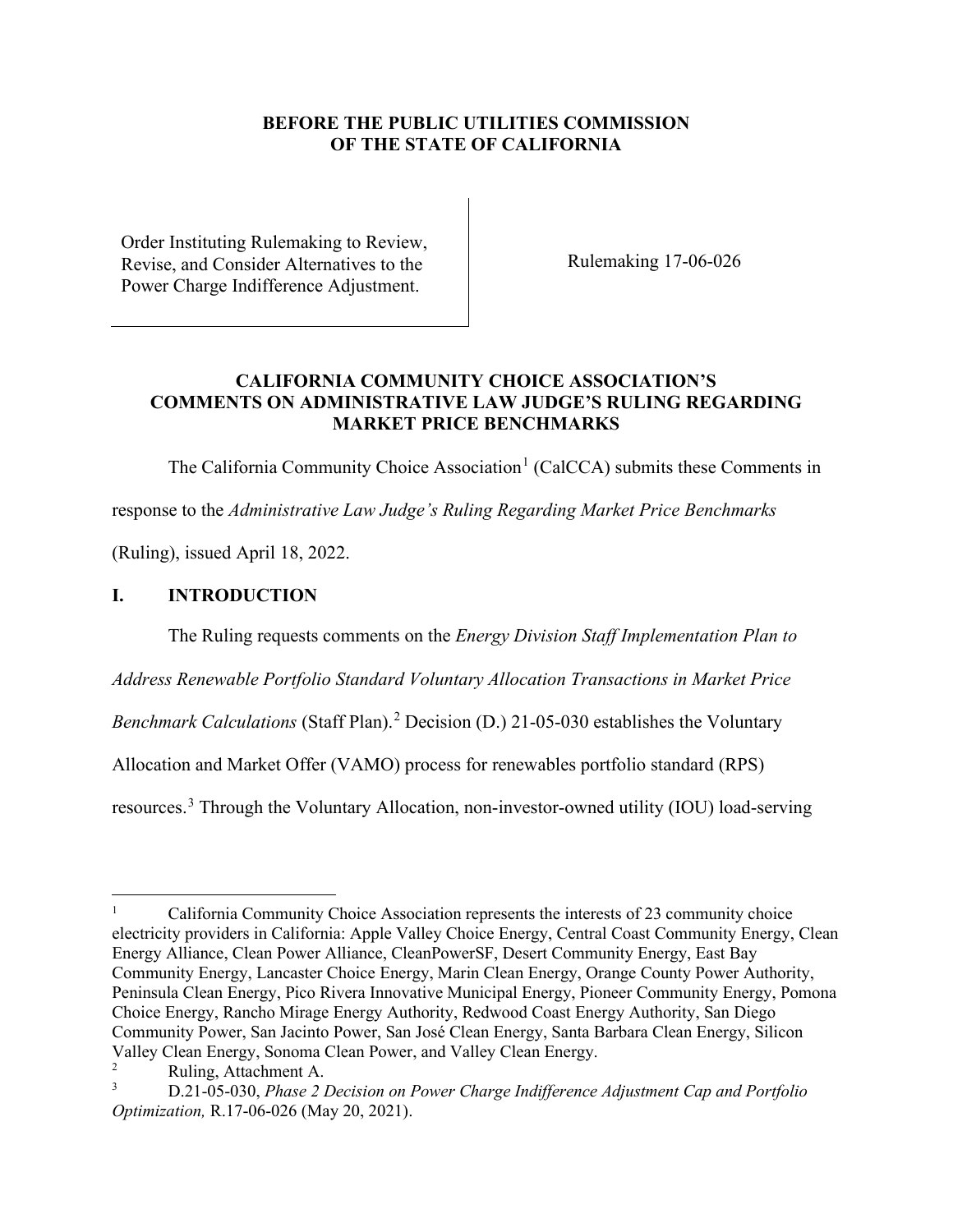entities (LSEs) may accept allocations of RPS-eligible energy from the IOU portfolio. The IOUs and non-IOU LSEs will enter into contracts for the Voluntary Allocations, and the non-IOU LSE will pay for the resources at the applicable year's MPB.

The Commission should adopt the Staff Plan, which proposes to exclude the Voluntary Allocations for purposes of future MPB calculations. Removing Voluntary Allocation transactions from the MPB calculation will result in the MPB accurately reflecting market prices and dynamics. In addition, as the Voluntary Allocation transactions will be contracted for at the applicable year's MPB, such transactions should be excluded to ensure the new calculation is not weighted by a previous year's MPB. On an ongoing basis to ensure a stable RPS MPB, the Commission should monitor the impact of the Voluntary Allocation process on the liquidity of the bi-lateral RPS market.

#### <span id="page-5-0"></span>**II. THE COMMISSION SHOULD ADOPT THE STAFF PLAN TO EXCLUDE VOLUNTARY ALLOCATIONS FROM THE CALCULATION OF THE MPB**

The Commission should adopt the Staff Plan to exclude Voluntary Allocations from the calculation of the MPB. Excluding the Voluntary Allocation transactions will (1) ensure the RPS MPB reflects market prices and dynamics; and (2) ensure the following year's MPB is not weighted by the previous year's MPB. While the Staff Plan creates a risk that the MPB is set by a shallow market for RPS attributes, adequate Commission monitoring of the impact of excluding Voluntary Allocations from the calculation can ensure a stable RPS MPB.

#### **A. Voluntary Allocations are Not Market Sales**

<span id="page-5-1"></span>Voluntary Allocations are simply not market sales. Under the Voluntary Allocation, each IOU will allocate "slices" of its entire RPS portfolio to non-IOU LSEs in its service territory.[4](#page-5-2) The IOU and the non-IOU LSE will enter into a contract for the Voluntary Allocation, in which

<span id="page-5-2"></span>4

D.21-05-030 at 58, Conclusion of Law 7(a), and 63, Ordering Paragraph 2(a).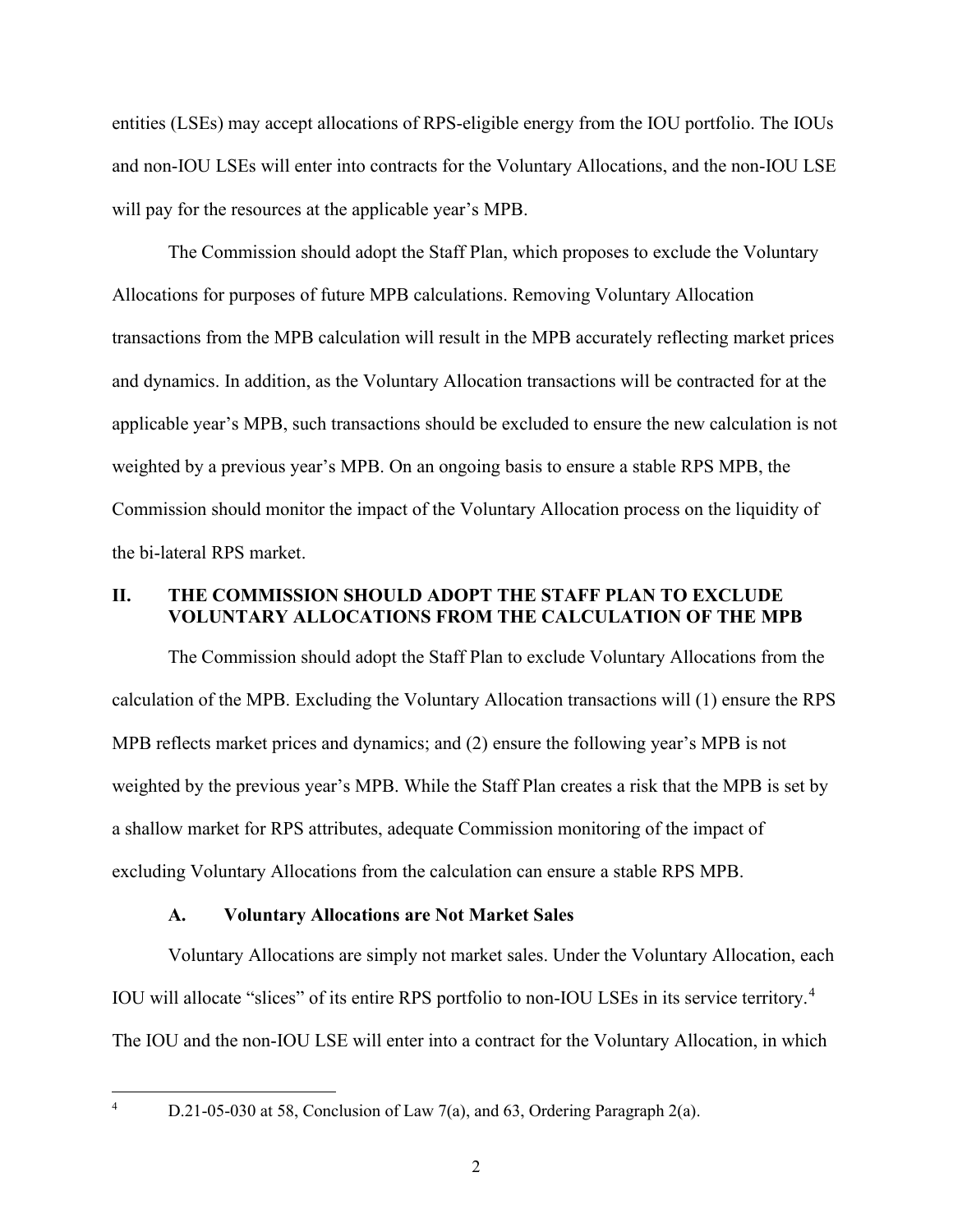the non-IOU LSE will pay for their "slice" at the applicable year's MPB. The allocation allows departed load customers who already pay for the above-market costs of the resources in question to receive the RPS benefits from those resources. As the IOUs explain, "[a]llocation of the [RECs] under the Voluntary Allocation process simply allows the . . . RECs to follow the departed load customers who are already obligated to pay for them."<sup>[5](#page-6-1)</sup> The Voluntary Allocation "includes none of the hallmarks of a standard sales transaction – it does not require the IOU and LSEs to negotiate terms related to price, counterparty (only LSEs serving departed load are eligible) or quantity."<sup>[6](#page-6-2)</sup> Thus, the Staff Plan will appropriately exclude allocations that are not true market-based sales.

#### <span id="page-6-0"></span>**B. Voluntary Allocations Should Not Impact the Market Price Benchmark Calculation**

The MPB should not be impacted by the Voluntary Allocations, which will not reflect a true measure of what the market is willing to pay for RPS attributes. The RPS Adder in the MPB represents the value of transactions from solicitations and resulting bi-lateral contracting, which are generally transactions for RPS output from a particular resource or a subset of laterdetermined resources in the IOUs' portfolios. These transactions are fundamentally different than the Voluntary Allocations, which are transacted based on the administratively set previous year's MPB. The calculation of the new MPB should not be influenced or weighted by the previous year's MPB.

<span id="page-6-2"></span><span id="page-6-1"></span><sup>5</sup> *Joint Motion of Southern California Edison Company (U 338-E), Pacific Gas and Electric Company (U 39-E) and San Diego Gas & Electric Company (U 902-E) to Amend Scoping Memorandum to Accommodate Voluntary Allocation Structure*, R.18-07-003 (Dec. 8, 2021) (Joint IOU Motion), at 7. *Id.*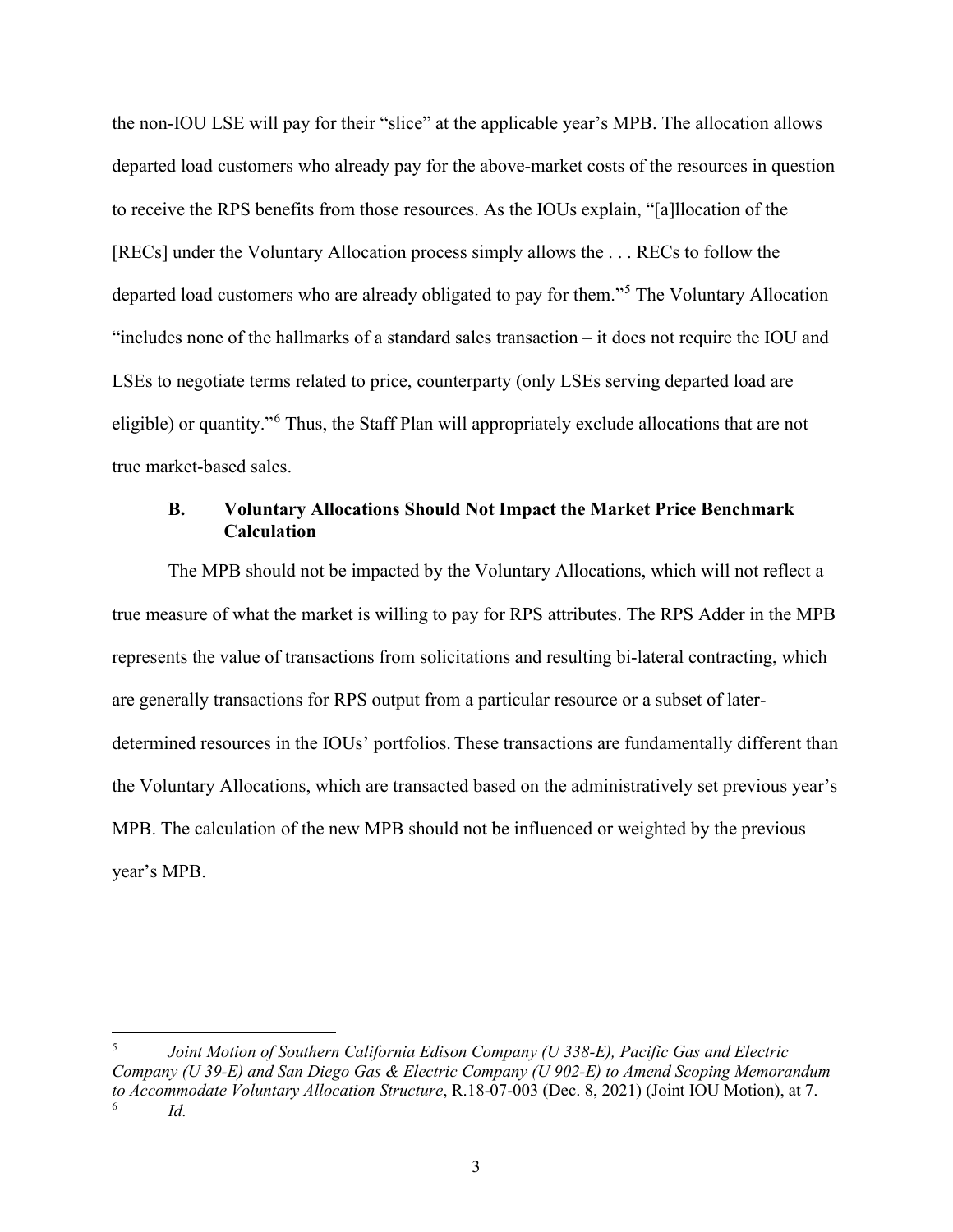#### <span id="page-7-0"></span>**C. The Commission Should Monitor the Impact of Excluding the Voluntary Allocations in the MPB Calculation**

The Staff Plan will result in the possibility of the RPS MPB being set through an illiquid, shallow bi-lateral market for RPS attributes. For example, in years in which RPS prices are particularly high, *i.e.*, when LSEs may be motivated to take their Voluntary Allocations instead of seeking a lower price in subsequent solicitations, there may be few bi-lateral transactions outside of the Voluntary Allocations. This could potentially lead to increased volatility in the calculation of the RPS Adder. However, liquidity in the market may change from year to year on account of myriad different factors. It is difficult to predict in advance the likelihood of the risk of illiquidity, especially in light of increasing RPS requirements that may foster more robust market participation outside of the allocations. Nonetheless, the Commission should monitor the impact of the Voluntary Allocation process on the liquidity of the bilateral RPS market to ensure a stable RPS Adder. Such monitoring could take a form similar to that of the *ex post* analysis the Commission required in D.22-01-023 to analyze the impact of moving from a November Update to an October Update.<sup>[7](#page-7-1)</sup>

<span id="page-7-1"></span><sup>7</sup> *See* D.22-01-023, *Decision Resolving Phase 2 Issues Related to Energy Resources Recovery Account Proceedings,* R.17-06-026 (Jan. 27, 2022), at 27, Ordering Paragraph 2 (stating that "[b]y March 1, 2024, the staff of the California Public Utilities Commission is authorized to file and serve upon the service list of this proceeding and any successor proceeding an analysis of the impact of changing the [PCIA MPB] release date on forecast accuracy.").